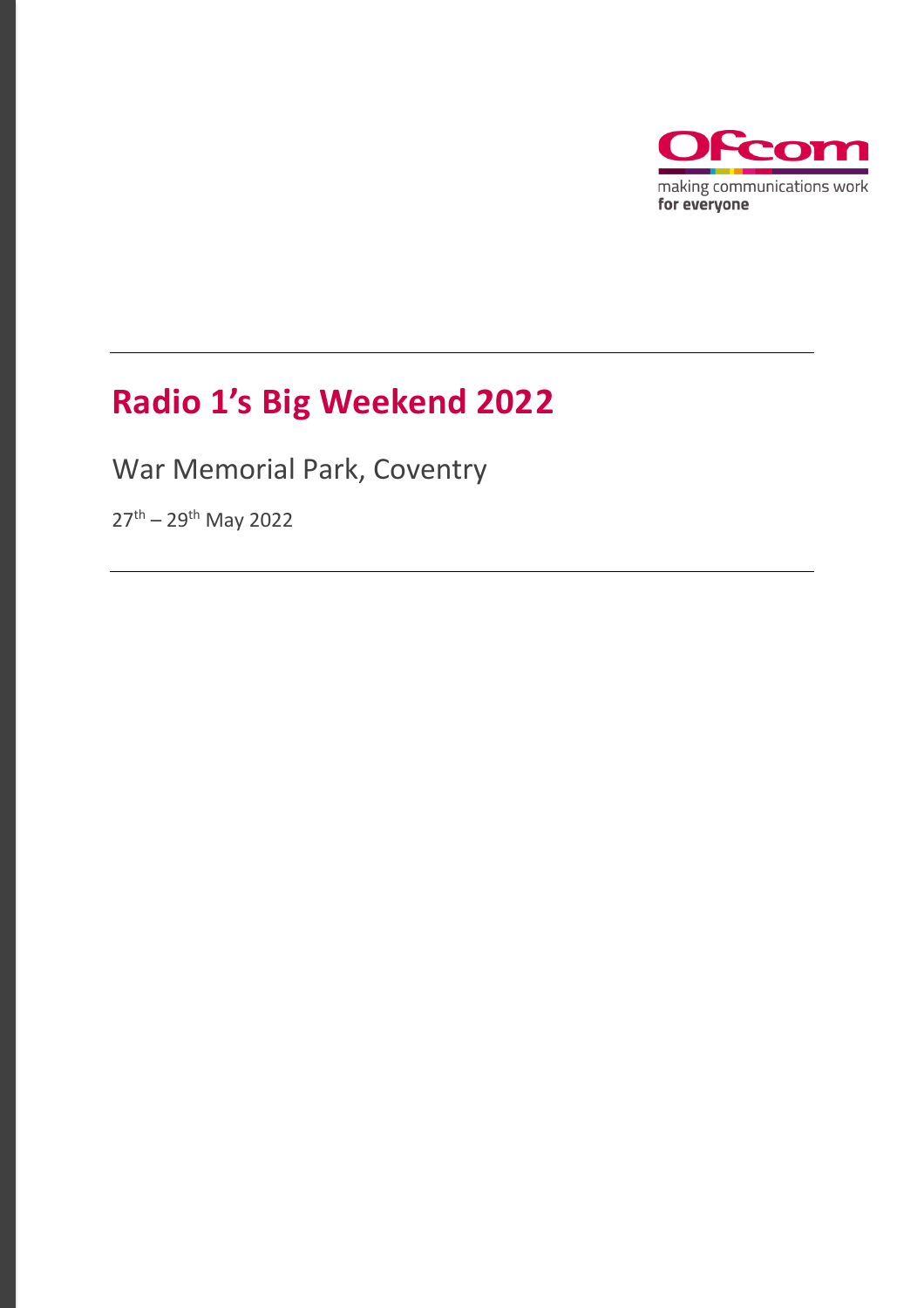## Introduction

Radio 1's Big Weekend is again being designated as a Major Event, where careful control of frequency assignments will need to be implemented in order to establish a successful working system.

The Event will be coordinated by Gregory Smith.



Greg (Frequency Coordinator)

Our office contact details are

+44 (0) 207 981 3803 or email **pmse@Ofcom.org.uk** 

During the event, Greg can be contacted on

+44 (0) 7773 213 839 or email Gregory.smith@ofcom.org.uk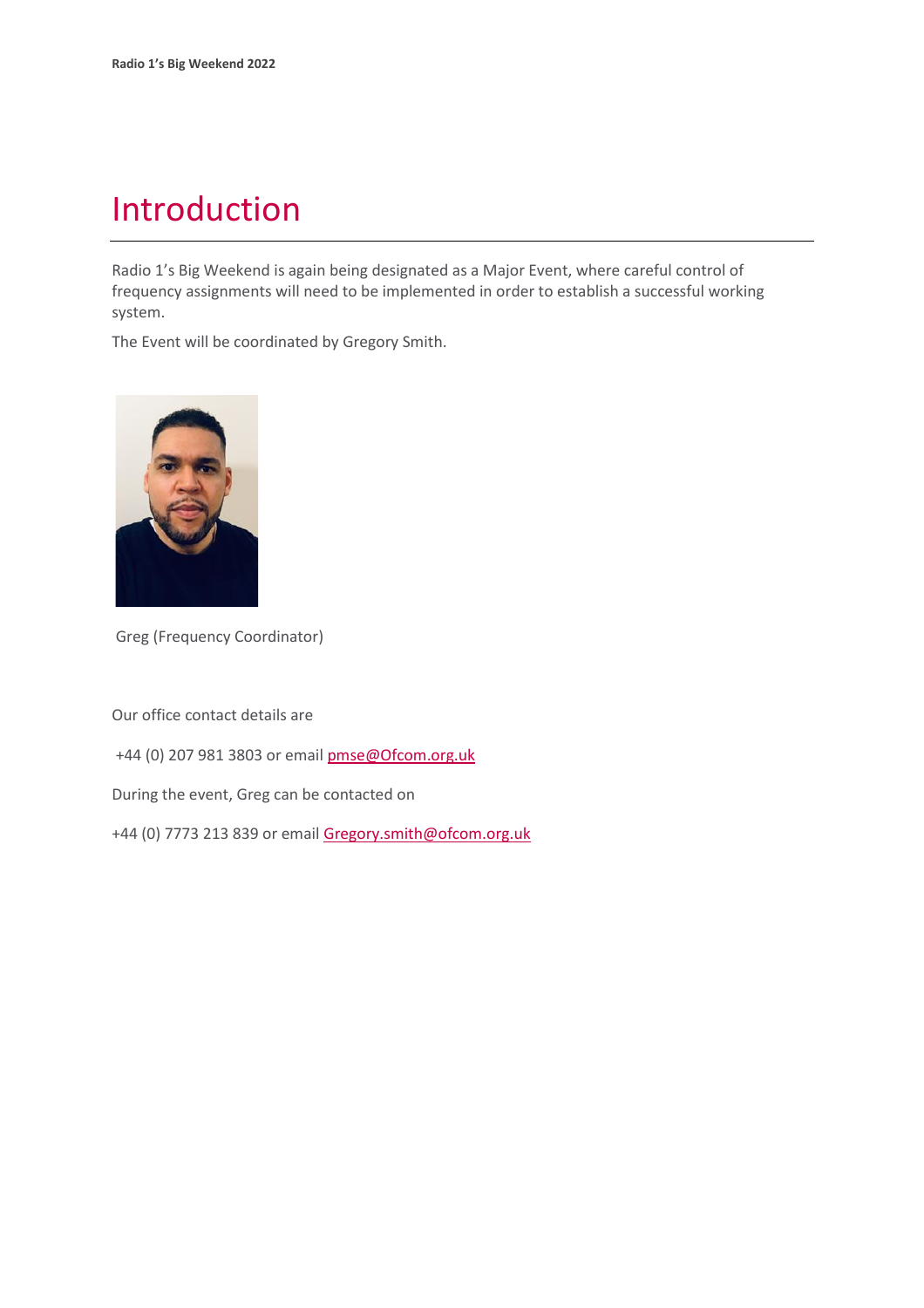# **Contents**

### **Section**

| 1. Application Process        |               |
|-------------------------------|---------------|
| 2. Coordination and Licensing | $\mathcal{P}$ |
| 3. Event Time                 | 3             |
| 4. Useful Contacts            | $\Delta$      |
|                               |               |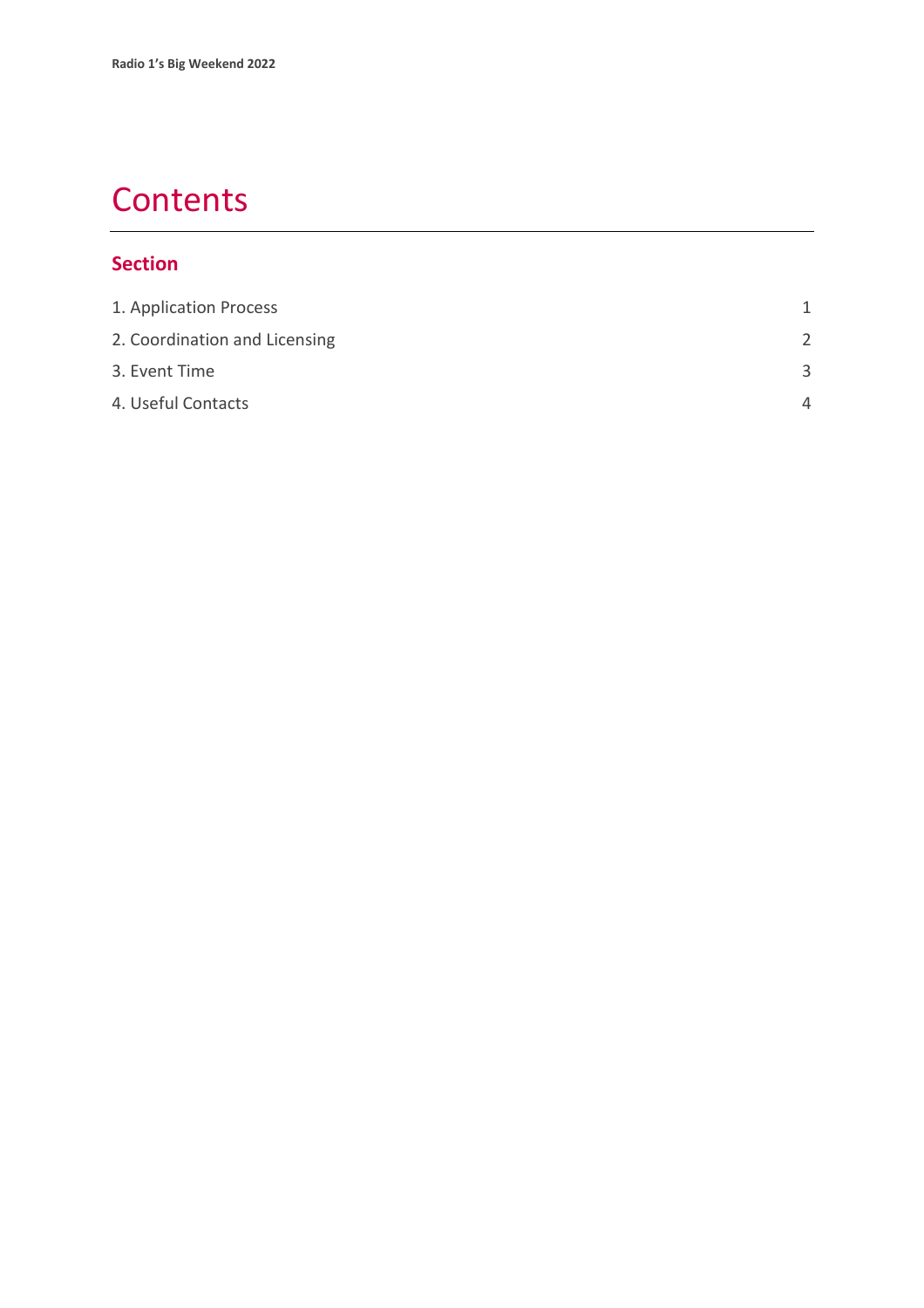# <span id="page-3-0"></span>1. Application Process

### **Submit your completed application form to Ofcom PMSE by 29th April 2022**



**We aim to issue licences (where applications have been received within the stated time periods) on or before the 13th May 2022**



#### **Payment MUST be received before the start of the event, otherwise you will not be licensed to use frequencies.**

We accept Debit/Credit Cards and Bank Transfers or can take payment from existing carnets. *Please note that Ofcom PMSE are unable to accept payments made by AMEX.*

Wireless microphone and In Ear Monitors (IEMs) spectrum is always in high demand at festivals, and R1BW will be no exception. Therefore, applicants are asked to submit their requests at the earliest possible opportunity. It is advisable to submit frequency applications by the **29 th April 2022**, as applications submitted later than this may not be accommodated as required.

As R1BW is designated a Major Event, applications for frequencies will not be subject to Ofcom PMSE's usual three day turnaround rule. All frequency applications will be collated and worked on at the same time in order to achieve the best frequency allocation plan.

Applications can be submitted via the online Event Application process, or by submitting an application form in the usual manner to [pmse@ofcom.org.uk.](mailto:pmse@ofcom.org.uk)

All application forms are downloadable from our websit[e https://www.ofcom.org.uk/manage-your](https://www.ofcom.org.uk/manage-your-licence/radiocommunication-licences/pmse/apply-for-a-pmse-licence)[licence/radiocommunication-licences/pmse/apply-for-a-pmse-licence](https://www.ofcom.org.uk/manage-your-licence/radiocommunication-licences/pmse/apply-for-a-pmse-licence)

On receipt of all frequency applications customers will be notified via email that their application has been received. Once applications have been reviewed, customers will be contacted if there are any immediate concerns regarding their requirements, or if any relevant information has been omitted.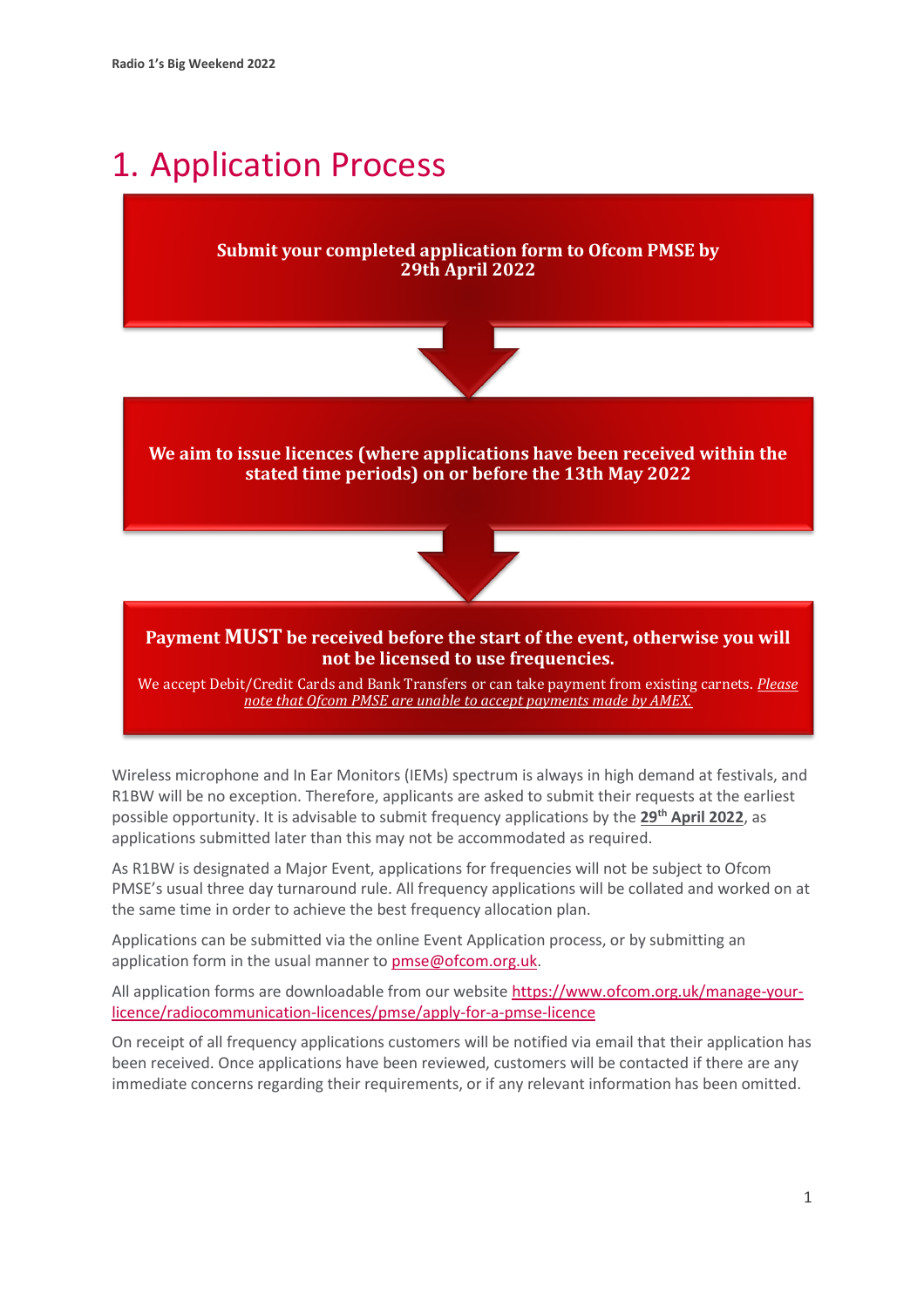# <span id="page-4-0"></span>2. Coordination and Licensing

## **General Information**

There will be high demand for microphone and IEM frequencies for R1BW, but PMSE will endeavor to satisfy all requirements. The main areas of concentrated spectrum use will be the stages; therefore, it is vital from a coordination perspective that all relevant information is included on application forms; this includes the precise location of talkback antennas. If the locations of talkback antennas are not provided, PMSE will call to obtain this information, which may delay the process.

Information key to the coordination process includes:

- The number of wireless microphones, IEMs and talkback systems and cameras required
- The frequency range that equipment will tune across (greater flexibility will aid the coordination process)
- The act's name, stage, date and time of performance
- The location of wireless talkback antennas within the grounds

Such information can be included on the application form or an accompanying email.

The use of wireless microphones and IEMs is restricted throughout the UK due to Digital TV carrier signals. The list of available TV channels for these venues can be found on the UHF Mic Planner via the Login page. The availability of these frequencies will be limited due to other licensed users nearby and the digital footprint. You may want to consult this tool before applying.

When Licences have been processed, a secure payment link will be emailed to the applicant. Once confirmation of payment has been received, the Licence will be issued and emailed to the applicant.

We aim to issue licences (where applications have been received within the stated time periods) on or before the **13th May 2022**, allowing sufficient time for equipment to be retuned or programmed if necessary.

### **Payment and Licence Documents**

It is imperative that we receive payment before your licence is scheduled to start so we can issue your licence documents. To help with this we accept Debit/Credit Cards and Bank Transfers or can take payment from existing carnets. When paying by debit/credit card you will receive a secure payment link to your email address. Your licensing documentation will be dispatched upon receipt of payment. *Please note that Ofcom PMSE are unable to accept payments made by AMEX.*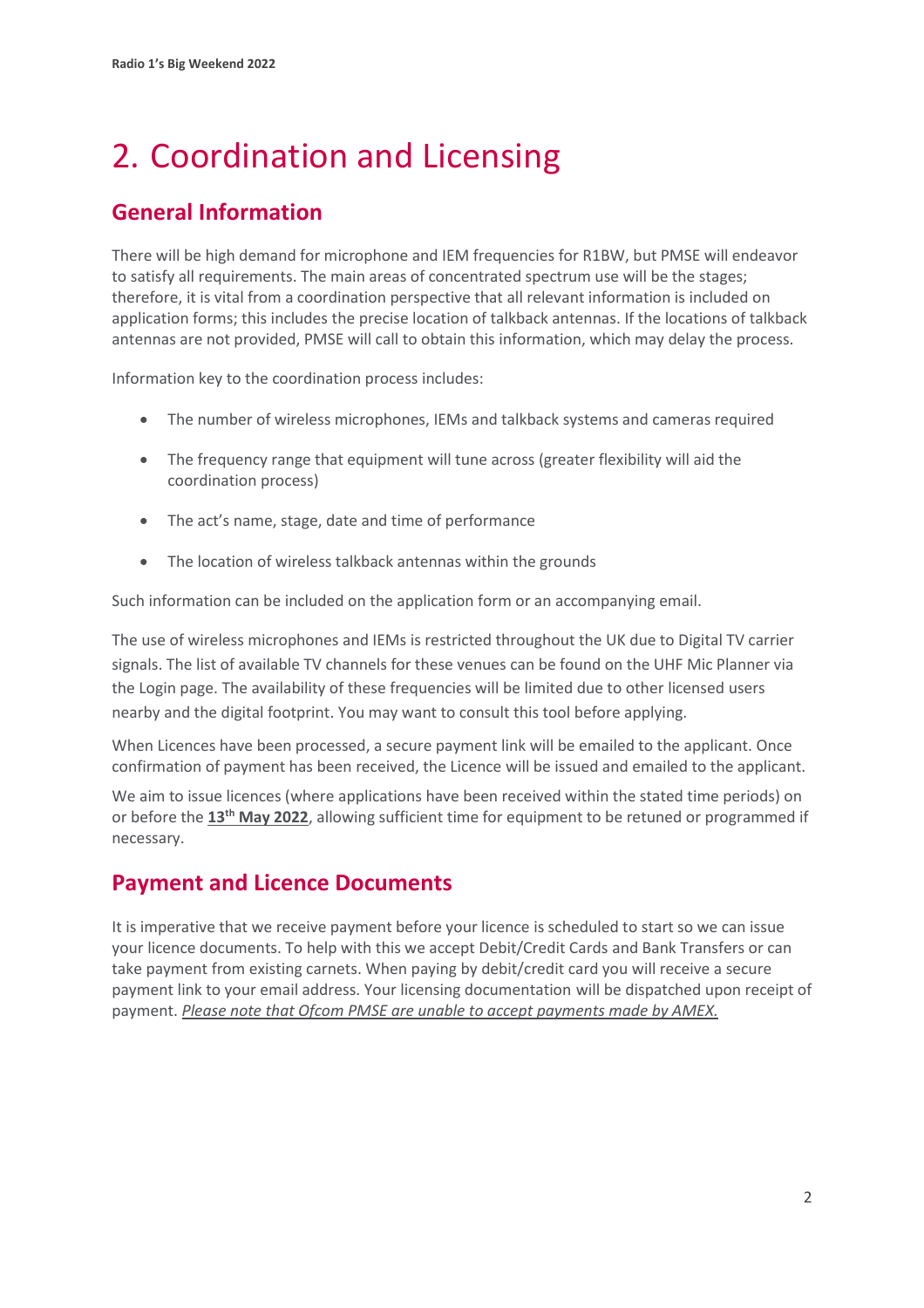# <span id="page-5-0"></span>3. Event Time

During the event it is imperative that all frequencies are used within the terms and conditions of the Licence held. This includes transmission of frequencies only during the times and dates stated on the Licence, not exceeding the designated maximum power, transmitting frequencies only from the location specified on the Licence or as discussed with the Event Coordinator.

If interference is experienced during the event the Event Coordinator will be available to assist during office hours by way of investigating the possible cause of the interference. If the cause is identified the necessary steps will be taken. If interference occurs outside of office hours the Emergency Coordinator will be able to assist and contact details are available in section 4.